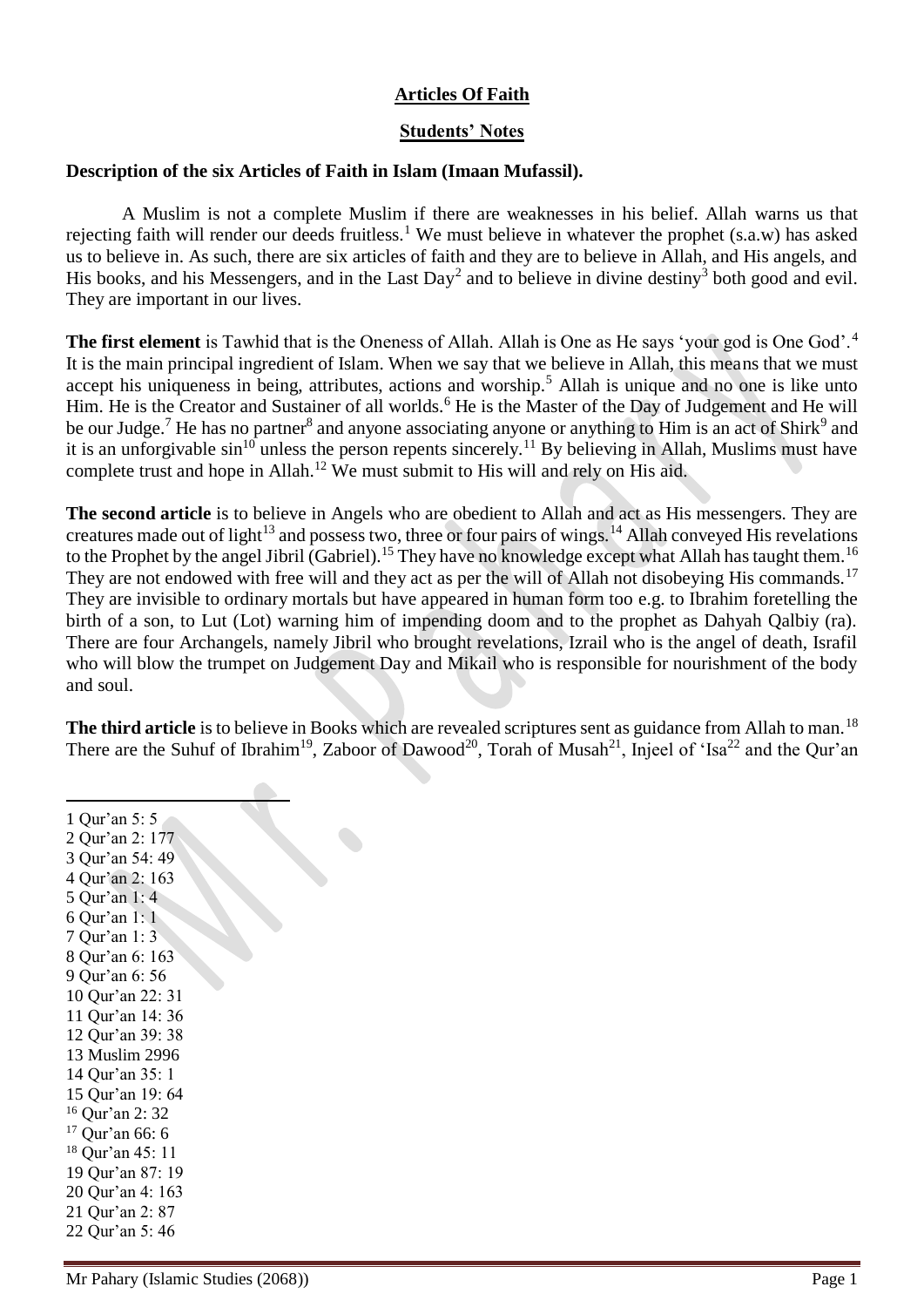of the prophet  $(s.a.w)^{23}$ . The message is basically the same that is unity of Allah and His attributes. It enlightens on the belief in the prophets of Allah, concept of rewards and punishments for actions on the Day of Judgement, and belief in the Afterlife.<sup>24</sup> The Qur'an is the only one that remains unchanged for over 1400 years and Allah Himself has promised to safeguard it from corruption and change.<sup>25</sup> It is the last and most comprehensive book and a complete code of life sent by Allah.<sup>26</sup>

**The fourth article** is to believe in the Messengers<sup>27</sup> sent by Allah to guide mankind through the ages. Among them the names of Adam, Ibrahim, Isma'il, Ishaq, Ya'qoub, Ayyoub, Nuh, Swalih and many others can be cited. They were all mortal and had to taste death.<sup>28</sup> However, we also believe that prophets like Idris<sup>29</sup> and 'Isa<sup>30</sup> will taste death one day. They conveyed His message in the language of the people they were sent to guide.<sup>31</sup> Allah helped and strengthened them against unbelievers. Allah makes no distinction between His Messengers but they are different in ranks.<sup>32</sup> Among them, Prophet Mohammad was the last messenger and the Seal of the prophets.<sup>33</sup> He was sent for all humanity, just as the Our'an is guidance for all mankind.<sup>34</sup>

**The fifth article** is to believe in Aakhirah. Muslims must believe in the Day of Judgement and in accountability on that day.<sup>35</sup> Everything will be clear and obvious on that day.<sup>36</sup> There will be reward for good actions such as being in Paradise<sup>37</sup> and there will be Hell for bad actions.<sup>38</sup> This life of Aakhirah will be everlasting.<sup>39</sup> Muslims believe that this life on earth is a preparation for the next.<sup>40</sup> It is said that whosoever believes in Allah and the last day will be granted a secure city and fruits.<sup>41</sup>

**The sixth article** of faith is to believe in Qadr. This means that Allah has already created what is best for mankind.<sup>42</sup> He has given human beings freedom of choice and made them responsible for their actions.<sup>43</sup> Following the orders of Allah and the footsteps of the prophet will lead us to the path set by Allah. As such one's gadr or destiny will be rightly guided.<sup>44</sup> It is also said that if anything would precede the destiny it will be the influence of an evil eye and the remedy is to take a bath.<sup>45</sup> Ultimately it is Allah who determines all that happens, for He has complete authority over His creation.

 Qur'an 39: 41 Qur'an 18: 2 Qur'an 75: 17 – 19 Qur'an 2: 159 Qur'an 3: 179 Qur'an 3: 144 Qur'an 19: 57 Qur'an 4: 158 Qur'an 10: 47 Qur'an 6: 165 Qur'an 33: 40 Qur'an 21: 107 Qur'an 22: 7, 10: 45 Qur'an 69: 18 Qur'an 2: 25 Qur'an 9: 95 Qur'an 33: 65, 72: 23 Qur'an 93: 4 Qur'an 2: 126 Muslim 2650 Abu Dawood 4695 Abu Dawood 4696 Muslim 2188

 $\overline{a}$